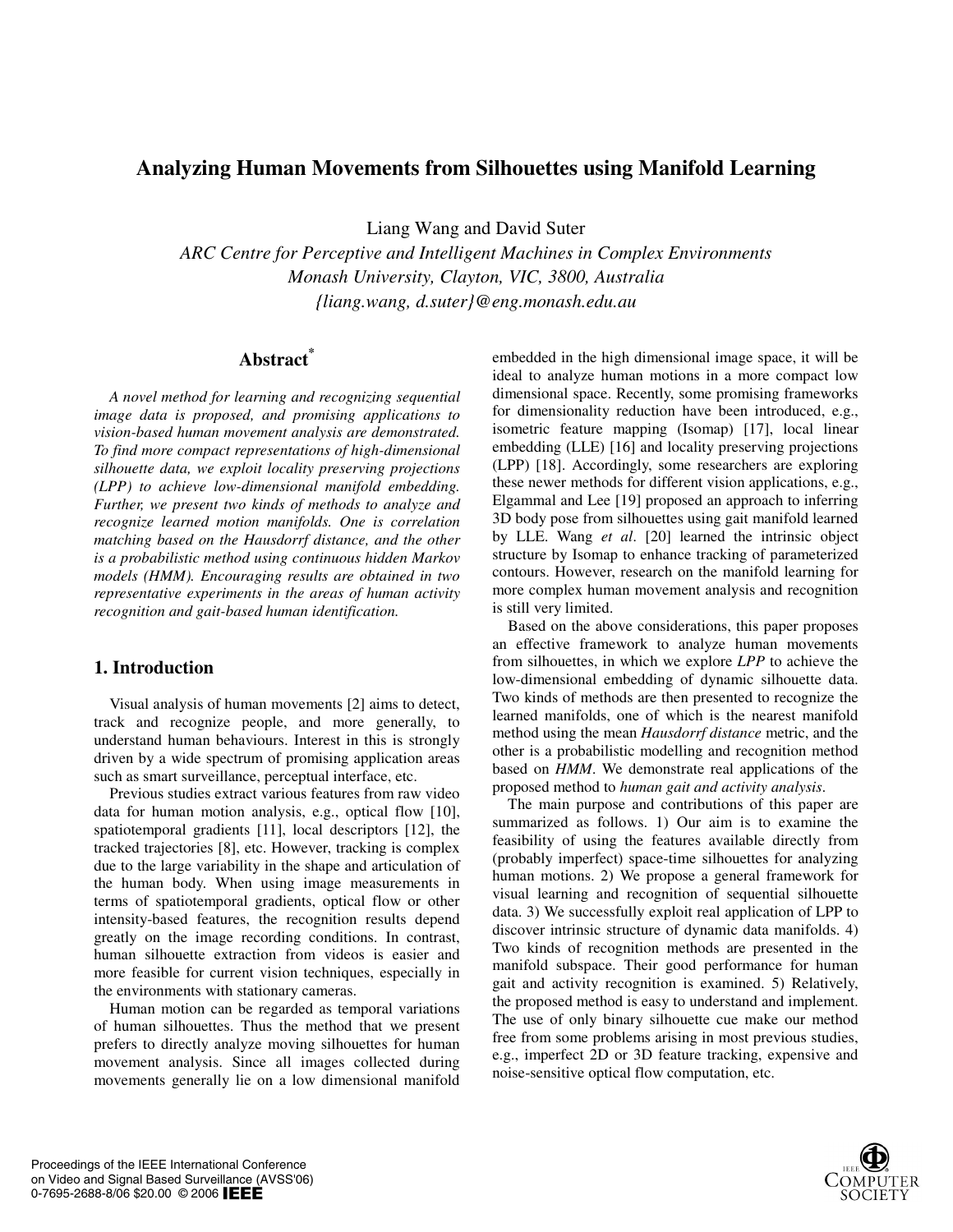## **2. Related work**

 In this paper, two areas of interest are human activity recognition and gait-based human identification which we now briefly survey.

 *Human activity recognition:* Traditional methods of human activity analysis are based on tracking models in either 2D or 3D spaces [8,15]. In the work of Yaccob and Black [8], an action was represented by 40 curves derived from the tracking results of five body parts of a cardboard people model. Other work obtains intensity or gradient based features for motion recognition. Zelnik-Manor and Irani [11] used marginal histograms of spatiotemporal gradients at a few temporal scales to cluster and recognize video events. The work of Efros *et al*. [10] adopted a spatiotemporal descriptor based on blurred optical flow measurements to recognize actions on ballet, tennis and football datasets. There has also been significant interest in approaches that exploit local descriptors on interest points in images or videos. Schuldt *et al*. [12] constructed video representations in terms of local space-time features for action recognition. Silhouette-based methods are becoming popular. Bobick and Davis [13] proposed view-based temporal templates for representation and recognition of aerobics actions. Blank *et al*. [14] performed action recognition by utilizing the properties of the solution to the Poisson equation to extract features from the space-time silhouettes.

Gait recognition: Recently, some methods have been suggested for the task of human identification by using gait [3-7], based on the observation that people can recognize others by simply observing their gaits. Most of the existing methods extract features from the silhouettes of the person and identify individuals based on those features or their temporal variations. Collins *et al*. [4] established a method based on template matching of body silhouettes in key frames for human identification. Lee *et al.* [6] described a moment-based representation of gait appearance for the purposes of person identification and gender classification. Phillips *et al*. [5] proposed a baseline algorithm for human identification using direct spatiotemporal correlation of silhouette images.

## **3. Learning motion manifolds**

 It is a formidable task to learn the complete structure of the motion manifold in the high dimensional image space. Our idea is to embed the nonlinear manifold of human motions in a low dimensional subspace for more compact feature extraction and representation.

### **3.1. Visual silhouette inputs**

 Our basic assumption is that an associated sequence of foreground silhouettes of a moving person can be obtained

from the original video. Each silhouette image is then centred and normalized on the basis of keeping the aspect ratio property of the silhouette so that the resulting images contain as much foreground as possible, do not distort the motion shape, and are of equal dimensions for all input frames. We directly use the normalized silhouette images as visual inputs for manifold learning. Figure 1 shows two examples of visual silhouette inputs.



Figure 1. Examples of visual inputs from the actions of walking (top) and jumping jack (bottom)

## **3.2. Manifold learning using LPP**

 We choose LPP to find manifold subspaces based on a few reasons: a) LPP can explicitly model and discover the intrinsically nonlinear manifold structure of motions by the use of an adjacency graph; b) Like LLE, LPP has locality preserving characteristic, which makes it less sensitive to outliers; c) LPP is a linear embedding, thus it is computationally more efficient than nonlinear methods; and d) Many nonlinear methods (e.g., Isomap and LLE) are defined only on the training data points and how to evaluate the maps on new test data points remains unclear. However LPP can be easily applied to any new data points.

 According to [18], the major procedure of manifold learning using LPP is described as follows.

**Construct the data matrix.** Given *m* different classes of motions and each class represents a sequence of input silhouettes. Each silhouette image with the resolution of *r*×*c* is represented by an *h*-dimensional ( $h=r\times c$ ) vector  $f$  in a raster-scan manner. Let  $f_{i,j}$  be the *j*th input frame in the *i*th class and  $n_i$  the number of such inputs in the *i*th class. The total number of training samples is  $n=n_1+n_2+\cdots+n_m$ , and the whole training data set can be represented by  $X=[f_{1,1}, f_{1,2}, \cdots, f_{1,n1}, f_{2,1}, \cdots, f_{m,nm}]=[x_1, x_2, \cdots, x_n].$ 

**Construct the adjacency graph.** Let *G* be a graph with *n* nodes. An edge will be put between nodes *i* and *j* if  $x_i$ and  $x_j$  are close, where the 'close' can be defined by ε-neighbourhoods  $\left( \left\| \boldsymbol{x}_i - \boldsymbol{x}_j \right\|^2 < \varepsilon$  $\left|\mathbf{x}_i - \mathbf{x}_j\right|^2 < \varepsilon, \varepsilon \in R$ ) or the K-nearest neighbours [18]. We choose the K-nearest neighbours to construct the adjacency graph, i.e.,  $x_i$  and  $x_j$  will be connected if  $x_i$  is among the K-nearest neighbours of  $x_j$  or  $x_j$  is among the K-nearest neighbours of  $x_i$ . To measure the distance between  $x_i$  and  $x_j$ , we use the cosine similarity

$$
cos(\mathbf{x}_i, \mathbf{x}_j) = \frac{\mathbf{x}_i \cdot \mathbf{x}_j}{\left(\mathbf{x}_i \mid \cdot \mid \mathbf{x}_j\mid\right)}
$$
(1)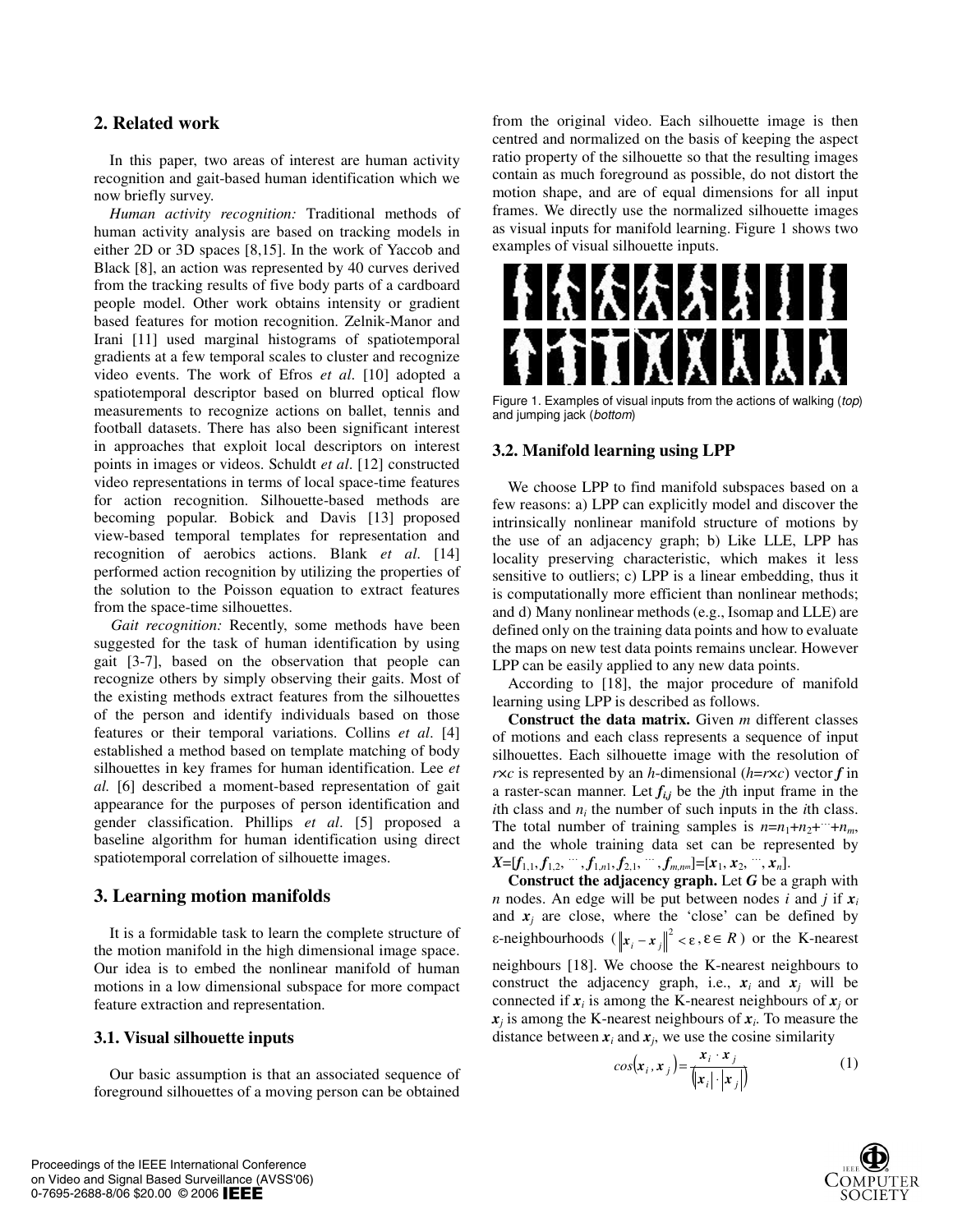We also use the supervised form of LPP (named SLPP) by integrating the class information when constructing the affinity graph. That is,  $x_i$  and  $x_j$  will be directly connected if they belong to the same class.

**Choose the weights.** The weight matrix *W* is a sparse symmetric  $n \times n$  matrix with  $w_{ij}$  representing the weight of the edge joining vertices  $i$  and  $j$ , and  $0$  if there is no such edge. There are two kinds of variations for weighting, i.e.,

heat kernel ( $w_{ij} = e^{-\left\|\mathbf{x}_i - \mathbf{x}_j\right\|^{2}/t}$  $w_{ij} = e^{-\left\|\mathbf{x}_i - \mathbf{x}_j\right\|^2 / t}, t \in R$  ) and simple-minded

0-1 weighting [18]. We choose the 0-1 weighting rule.

**Eigenmaps:** Compute the eigenvectors and eigenvalues for the generalized eigenvector problem [18]

$$
XLXTe = \gamma XDXTe
$$
 (2)

where *D* is a diagonal matrix whose entries are column (or row) sums of *W*, i.e.,  $D_{ii} = \sum_j w_{ji}$ ,  $L = D - W$  is the Laplacian matrix. Let the column vectors  $e_0$ ,  $\cdots$ ,  $e_{l-1}$  be the solutions of (2), ordered according to their eigenvalues  $\lambda_0 < \lambda_1 < \cdots < \lambda_{l-1}$ . The embedding is represented by

$$
\mathbf{y}_i = \mathbf{E}^T \mathbf{x}_i, \quad \mathbf{E} = [\mathbf{e}_0, \mathbf{e}_1, \cdots, \mathbf{e}_{l-1}] \tag{3}
$$

Each data point is embedded into a point in the low dimensional feature space, thus a movement is mapped into a curve with temporal order in such subspace.

## **4. Recognizing motion manifolds**

#### **4.1. Matching-based method**

 The manifold curves of movements can be themselves used in a naive way for matching-based recognition. Since the computed manifold of each motion sequence depends on its duration and temporal shift, an ideal distance metric should be able to handle such changes. The Hausdorff distance provides an elegant solution by determining the resemblance of one point set to another. The manner in which it is computed implicitly includes temporal constraints between observation vectors.

 **Motion similarity measure:** Assume that two motion sequences are respectively projected into  $M_1$  ( $l \times T_1$ ) and  $M_2$  ( $l \times T_2$ ), where *l* is the reduced dimensionality, and  $T_1$ and  $T_2$  are the durations of these two motions, respectively. A variant of the Hausdorff metric, i.e., the mean value of the minimums, is used here.

$$
S(M_1, M_2) = \underset{1 \le i \le T_1}{mean} \left( \underset{1 \le j \le T_2}{min} \left( \left\| \frac{M_1(i)}{\|M_1(i)\|} - \frac{M_2(j)}{\|M_2(j)\|} \right\| \right) \right) \tag{4}
$$

Since the Hausdorff distance is oriented, the similarity measure is thus modified to ensure symmetry

$$
d = S(M_1, M_2) + S(M_2, M_1)
$$
 (5)

 **Nearest-manifold classification:** Motion classification is performed in a nearest neighbour framework

$$
c_1 = \arg\min_i d\big(TM, RM_i\big) \tag{6}
$$

where  $RM_i$  represent the *i*th reference motion pattern,  $i=1$ , 2, …, *m*, and *TM* is a test sequence.

#### **4.2. State-space method**

 Although the Hausdorff distance can reflect temporal association of motions, it is not explicit in modelling such temporal constraints. Also, the matching-based method is subject to individual-frame noise in input data. State-space models are more ideal to explicitly represent temporal transition process of the movement. In particular, HMMs [1] have been demonstrated to a potent tool for analyzing time-varying data, and sophisticated algorithms for the HMM-based learning and recognition are available.

**Parameter training of HMM:** In the training stage, we specify the number of states for each class of motion empirically, and use the data-driven design of HMM with no restriction of the topology. In detail, the model parameters describing an HMM is represented by the triplet  $\gamma = {\pi_j, a_{ij}, b_j}$ , where  $\pi_j$  is the initial probability of the *j*th state being the first state,  $a_{ij}$  denotes the transition probability of the *j*th state occurring immediately after the *i*th one, and  $b_j$  is the probability for a feature vector  $O_t$ conditioned on the *j*th state. Assume that the state set is  $q_t \in \{s_1, \dots, s_{N_s}\}\$  with the number of states  $N_s$ , and the state-conditional observation density is simply modelled as a multivariate Gaussian model, we have

$$
\pi_{i} = P(q_{1} = s_{i}), \quad 1 \leq i \leq N_{s} \na_{ij} = P(q_{t+1} = s_{j} | q_{t} = s_{i}), \quad 1 \leq i, j \leq N_{s} \nb_{j}(O_{t}) = P(O_{t} | q_{t} = s_{j}) = N(O_{t}; u_{j}, \Sigma_{j})
$$
\n(7)

The parameters of the HMM are initialized to random values and the Baum-Welch algorithm is used to estimate the parameters iteratively using the forward-backward procedure [1]. Given a set of motion manifolds from the same class, we may extend the training to include multiple sequences. At each time of iteration, the contribution from individual sequences is summed up in the procedure of forward-backward parameter estimation.

 **HMM-based recognition:** Once the separate HMMs are trained for all classes of motions, recognition of a new test sequence can be performed based on the likelihood computed for the input in terms of individual HMMs. Given *m* classes of HMMs  $\gamma_1$ ,  $\gamma_2$ , "',  $\gamma_m$ , and the associated manifold  $Y=[y_1, y_2, ..., y_T]$  of a test sequence, this test is declared to belong to the class  $c_2$  represented by the HMM with the maximum likelihood, i.e.,

$$
c_2 = \arg\max_i P(Y | \gamma_i)
$$
 (8)

## **5. Experiments**

#### **5.1. Experiment I: Human activity recognition**

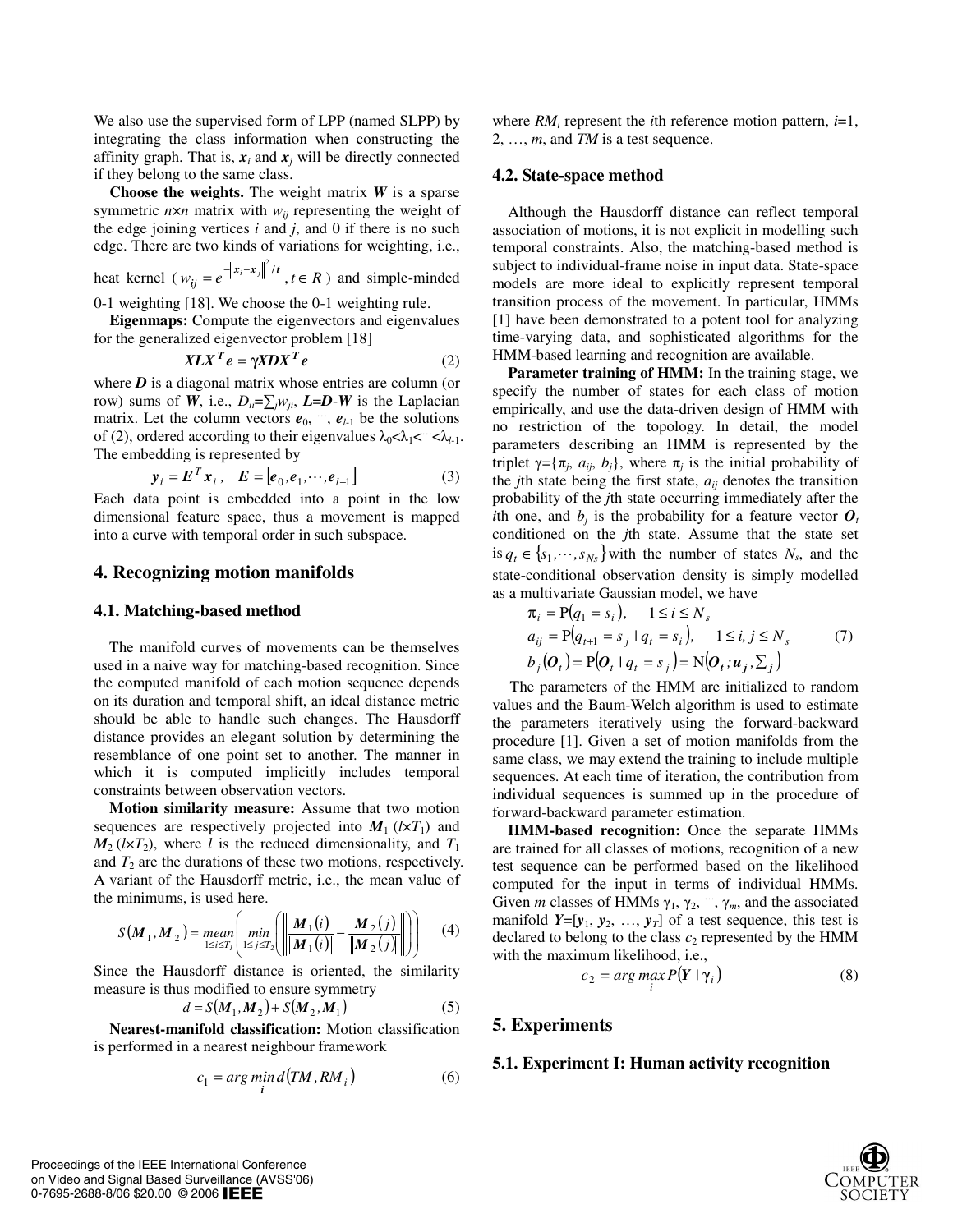Due to the lack of a common evaluation database in the domain of human activity recognition, we use a recent database reported in [14]\* . To the best of our knowledge, this database is one of few concurrent action databases available in the public domain, and is appreciably sized in terms of the number of subjects, actions and videos. It consists of 81 low-resolution videos (180×144, 25fps) from 9 people, each performing 9 natural activities, i.e., bending (bend), jumping-forward-on-two-legs (jump), jumping-in-place-on-two-legs (pjump), jumping jack (jack), running (run), walking (walk), galloping-sideways (side), waving-one-hand (wave1), and waving-two-hands (wave2). Together with one more recently added activity of skipping (skip), this dataset in total includes 10 activities and 90 videos. The sample images are shown in Figure 2. Different people have different physical sizes and perform activities differently both in styles and speeds. This dataset asks different people to perform the same activities, thus providing more realistic data for the test of the method's versatility.



Figure 2. Example images of each kind of activity. From top left to bottom right: bend, jack, jump, pjump, run, side, skip, walk, wave1, and wave2, respectively

 We directly adopt the masks from [14] for subsequent processing. Whether the other activities in this dataset are in essence periodic or not, people are asked to perform them multiple times in a repetitive manner (except for bending). We extract 198 sequences from the original videos by periodicity detection and segmentation, each of which includes a complete action. The numbers of each kind of activity sequences are respectively 9, 23, 24, 27, 14, 22, 25, 16, 19, and 19 for bend, jack, jump, pjump, run, side, skip, walk, wave1, and wave2. We normalize all silhouette images into the same dimension (i.e., 48×32 pixels). Each image is denoted by a 1536-dimensional vector, and a considerable number of such visual inputs are used to learn activity manifolds. Figure 3 shows spatiotemporal projections of activities, where the points

with same colours are from the same activity  $\Box$  Bend $\Box$ Jack **■** Jump Pjump Run Side Skip Walk Wave1 Wave2). From Figure 3, we can see that the SLPP has better visual clustering effect for each class of activity than LPP, but both of them have compact clustering within the same activities. Note that distributions of jump, run and skip are relatively closer due to their high similarities.



Figure 3. Activity manifolds: SLPP (left) and LPP with K=20 (right)

 To compute an overall unbiased estimate of the true recognition rates, we use the leave-one-out rule. Each time, we first leave one sequence out (the sequences taken from the same original video is removed, while other activities of the same subject remain), then train on all the remaining sequences, and finally classify this left-out sequence according to its differences with respect to the rest examples. If this left-out sequence is classified correctly, it must exhibit a high similarity to a sequence from a different person performing the same activity.

 After obtaining activity manifolds, we use the methods described in Section 4 to perform activity recognition. Figure 4 shows pair-wise similarities (198×198) using the mean Hausdorff distance, in which the darker the pixel is, the more similar two activity sequences are. From each squared sub-matrix along the diagonal line (i.e., 9×9, 23×23, …, 19×19), we can see there are lower similarity values within the sequences with the same activity, and higher values between the sequences with different activities. For the training of HMM parameters, multiple sequences including the same activity are used to estimate individual HMM parameters. We specify the number of state in the HMM design in a range of 3-5 empirically.



Figure 4. Pairwise similarity: SLPP (left) and LPP with K=20 (right)

Figure 5 shows correct classification rates (CCR) of activity recognition, from which the following conclusions can be drawn: 1) dynamic silhouette manifolds are indeed informative for classifying human activities; 2) generally, the supervised LPP performs better than the unsupervised.



-

<sup>\*</sup> http://www.wisdom.weizmann.ac.il/~vision/SpaceTimeActions.html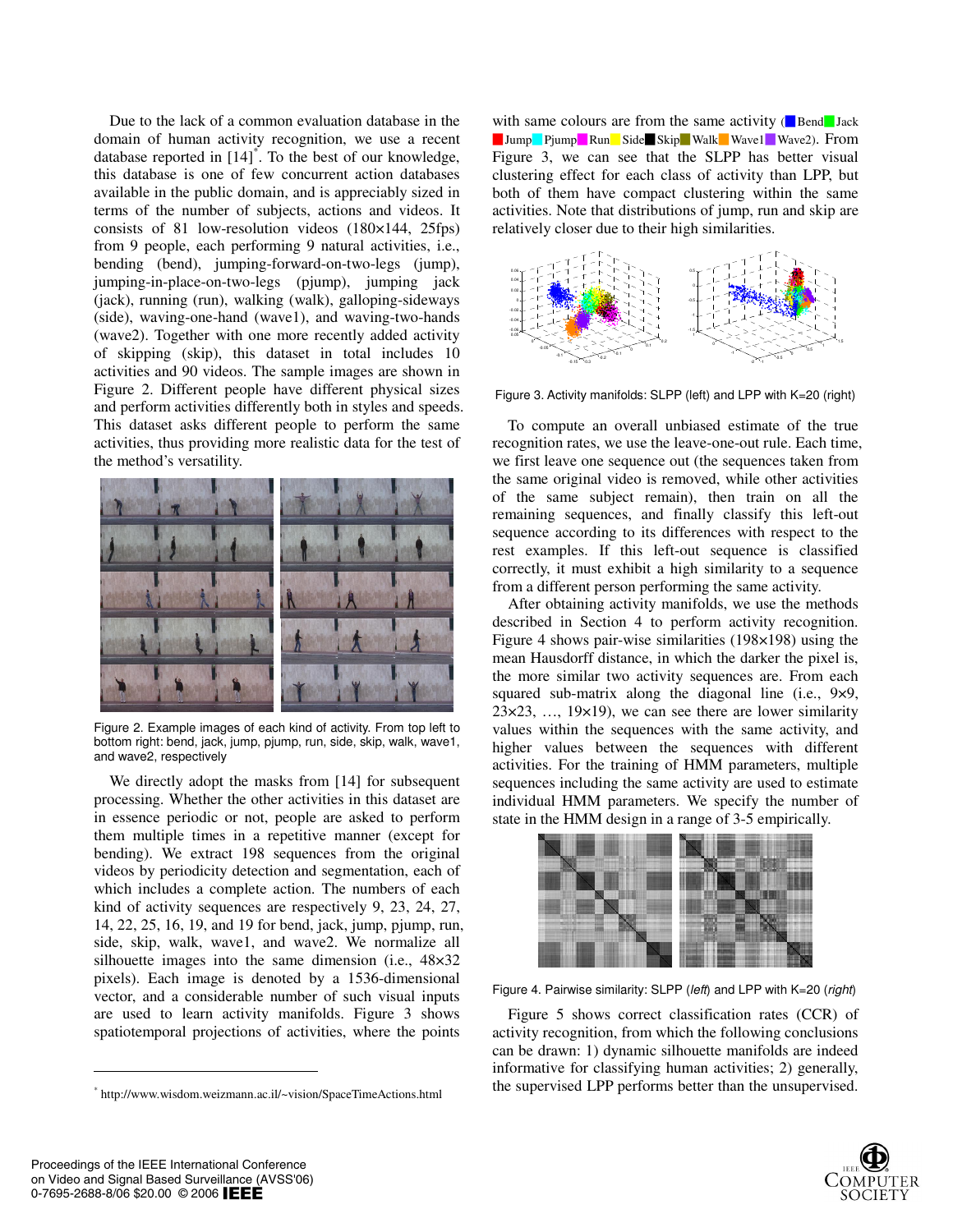This is because it integrates class label information in training, thus increasing the discrimination ability; and 3) the HMM-based method performs somewhat better than the Hausdorrf-distance based method. This is probably because the statistical nature of the HMM renders overall robustness to representation and recognition.

 Figure 5 gives a confusion matrix, in which the element of each row represents the probability that certain kind of activity is classified as other kinds of activities, from which it can be seen that most activities have perfect classification, and only a few skip activities are confused. High similarities among silhouettes in these motions with similar moving patterns may contribute to the confusion.



Figure 5. CCRs (left) and confusion matrix (right)

 Two important parameters in the LPP-based manifold learning are the number of the nearest neighbours and the reduced dimension. All experiments have shown the choice of K in a range of 10-25 have similar recognition results, which suggests that K is easily selected to obtain stable results. From the relationship between the reduced dimensions and the recognition rates, we find that SLPP generally needs a lower dimension than LPP to obtain the best results; and our method generally does not need a high dimension to obtain good results. For consistency, here we report all the results with respect to *l*=20 and  $K=20$ .

 We also compare the proposed method with a related method described in [9], which uses linear PCA on the filtered images using an IIR (infinite impulse response) filter for obtaining low-dimensional activity description. A best recognition rate of 92.8% using the nearest centroid manifold distance was reported on a test dataset of 8 actions and 168 sequences. We re-implement and evaluate this method on our dataset, and the best recognition rate is 85.86%, which is lower than any of our methods. This is probably because that, on the one hand, our method just uses binary silhouettes as inputs, thus being insensitive to the low colour contrast and texture changes of clothes, and on the other hand, compared with PCA, the LPP is less sensitive to outliers and noise, and more suitable to find intrinsic structures of activity manifolds. The work in [14] reported an almost 100% recognition rate on 549 test cubes derived from the same dataset (without skipping there, but the skipping is easily confused here). Our results are comparable to those of Blank *et al*., but our feature extraction seems simpler than theirs.

#### **5.2. Experiment II: Gait recognition**

 Most of gait recognition algorithms evaluate their performance on datasets with lateral view because more apparent gait motions can be examined and captured in such a viewing angle. Here we select the NLPR dataset with lateral view [7] for this experiment. It includes 20 subjects, 4 sequences per subject, thus a total of 80 gait sequences (20×4). These sequence images are captured at a rate of 25 fps with the resolution 352×240. The length of each sequence varies with the pace of the walker, but is generally above 2 gait periods. Figure 6 shows example images. Relatively, this dataset is more challenging for human movement analysis because these sequences belong to the same walking activity. But they are performed by different subjects with different physical structures and motion manners.



Figure 6. Example images in the NLPR gait dataset

We directly use the silhouette data obtained in [7] for algorithm evaluation. Similarly, each silhouette image is normalized into a 48×32 resolution, and the supervised or unsupervised LPP methods are used to learn walking manifolds. Figure 7 shows 3D visualization including only 6 subjects, in which the same colour represents the distributions of walking sequences from the same subject.



Figure 7. Walking manifolds: SLPP (left) and LPP with K=15 (right)

We realize human identification using the leave-one-out rule. Note that 'class' in this experiment means human ID (i.e., labels 1-20). Figure 8 shows pair-wise similarities (80×80) using the mean Hausdorff distance, in each of which each squared sub-matrix along the diagonal line (i.e., 4×4) has relatively higher similarity, especially for SLPP, which suggests distinguishable abilities among different subjects of walking gaits. For the HMM-based method, the numbers of states are set to 5 for all sequences. Figure 9 shows CCRs of human identification. Note that all results reported here are with respect to *l*=20 and K=15. From Figure 9, we can draw some similar conclusions to Experiment I. Although the visual effects of the sequences from different subjects in the manifold